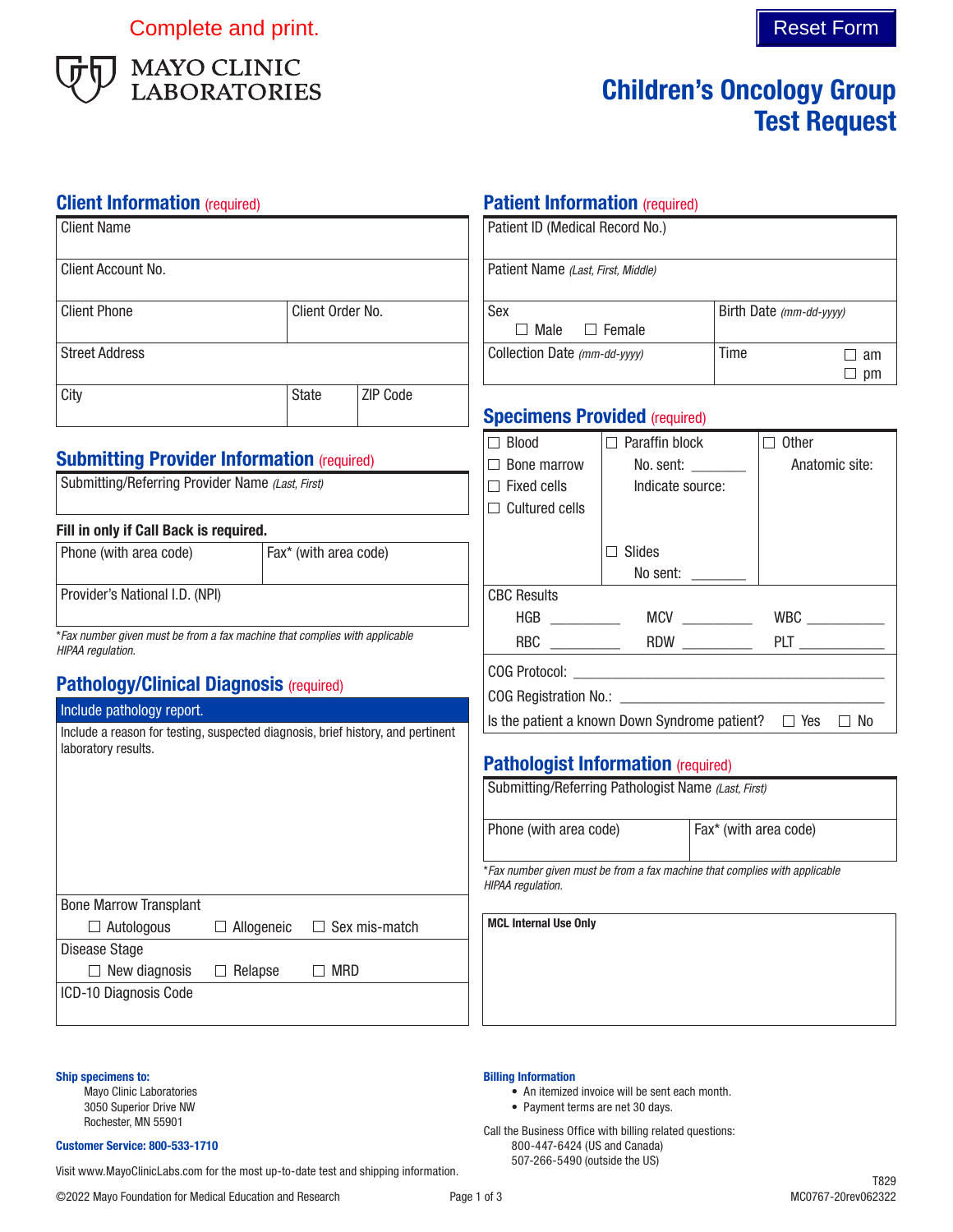# **Patient Information (required)**

| Patient ID (Medical Record No.)    | Client Account No. |
|------------------------------------|--------------------|
| Patient Name (Last, First, Middle) | Client Order No.   |
| Birth Date (mm-dd-yyyy)            |                    |

### CHROMOSOME ANALYSIS

#### Chromosome Analysis

- COGBL Chromosome Analysis, Hematologic Disorders, Children's Oncology Group Enrollment Testing, Blood COGBM Chromosome Analysis, Hematologic
- Disorders, Children's Oncology Group Enrollment Testing, Bone Marrow

### FISH TESTING - BONE MARROW/BLOOD

COGBF B-Cell Acute Lymphoblastic Leukemia/ Lymphoma (ALL), Children's Oncology Group Enrollment Testing, FISH

Must select either Individual Probes desired or Diagnostic B-ALL or BCR-ABL1(Ph)-like Panels (or both).

□ Diagnostic+BCR-ABL1(Ph)-like Panels Includes probes listed below; reflex probes and ABL1 as needed

#### Diagnostic Panel

| $\Box$ PBX1/TCF3                | t(1;19)(q23;p13.3)                      |  |
|---------------------------------|-----------------------------------------|--|
| <b>TETV6/RUNX1</b>              | t(12;21)(p13;q22)                       |  |
| reflex: ETV6 BAP                |                                         |  |
| $\Box$ BCR/ABL1                 | $t(9;22)$ (q34;q11.2)                   |  |
| reflex: ABL1 BAP                |                                         |  |
| $\Box$ MLL (KMT2A) BAP          | 11q23 rearrangement                     |  |
| reflex: AFF1/MLL                | t(4;11)(q21;q23)                        |  |
| reflex: MLLT4/MLL               | t(6;11)(q27;q23)                        |  |
| reflex: MLLT3/MLL               | t(9;11)(p22;q23)                        |  |
| reflex: MLLT10/MLL              | t(10;11)(p13;q23)                       |  |
| reflex: MLL/MLLT1               | t(11;19)(q23;p13.3)                     |  |
| reflex: MLL/ELL                 | t(11;19)(q23;p13.1)                     |  |
| CDKN2A/D9Z1                     | $-9/9p$ deletion or $+9$                |  |
| n<br>D4Z1/D10Z1/D17Z1           | $+4,+10,+17$ , hyper-or<br>hypodiploidy |  |
| TP53/D17Z1<br>$\mathsf{L}$      | -17/17p deletion                        |  |
| $\Box$ IGH BAP                  | 14g32 rearrangement                     |  |
| reflex: CRLF2/IGH               | $t(X; 14)$ or $t(Y; 14)$                |  |
| $\Box$ MYC BAP                  | 8q24.1 rearrangement                    |  |
| reflex: BCL2 BAP                |                                         |  |
| reflex: BCL6 BAP                |                                         |  |
| P2RY8 BAP<br>٦                  | $t(Xp22.33; var)$ or<br>t(Yp11.32;var)  |  |
| $\Box$ CRLF2 BAP                | $t(Xp22.33; var)$ or<br>t(Yp11.32;var)  |  |
| Perform entire diagnostic panel |                                         |  |

| <b>BCR-ABL1(Ph)-like Panel</b>                   |                                                                                            |
|--------------------------------------------------|--------------------------------------------------------------------------------------------|
| $\Box$ ABL2 BAP                                  | 1q25 rearrangement                                                                         |
| $\Box$ PDGFRB BAP                                | 5q33 rearrangement                                                                         |
| $\Box$ IKZF1/Cep7                                | -7/7p deletion                                                                             |
| $\Box$ JAK2 BAP                                  | 9p24.1 rearrangement                                                                       |
| $\Box$ ABL1 BAP                                  | 9q34 rearrangement                                                                         |
| $\Box$ CRLF2 BAP                                 | $t(Xp22.33; var)$ or<br>t(Yp11.32;var)                                                     |
| reflex CRLF2                                     | t(X; 14)                                                                                   |
| $\Box$ P2RY8 BAP                                 | $t(Xp22.3; var)$ or<br>t(Yp11.32;var)                                                      |
| $\Box$ Perform entire BCR-ABL1(Ph)-like panel    |                                                                                            |
| $\Box$ cogme                                     | Acute Myeloid Leukemia (AML), Children's<br><b>Oncology Group Enrollment Testing, FISH</b> |
| Must select probes listed below or entire panel. |                                                                                            |
| $\Box$ RUNX1T1/RUNX1                             | t(8;21)(q22;q22)                                                                           |
| reflex: MECOM/RUNX1                              | t(3;21)(q26.2;q22)                                                                         |
| <b>D</b> PML/RARA                                | t(15;17)(q24.1;q21.2)                                                                      |
| reflex: RARA BAP                                 | 17q21 rearrangement                                                                        |
| $\Box$ MYH11/CBFB                                | inv(16)(p13q22) or<br>t(16;16)                                                             |
| reflex: CBFB BAP                                 | inv(16)                                                                                    |
| $\Box$ ETV6 BAP                                  | 12p13 rearrangement                                                                        |
| reflex: MNX1/ETV6                                | t(7;12)(q36;p13)                                                                           |
| $\Box$ DEK/NUP214                                | t(6,9)(p23, q34)                                                                           |
| $\Box$ KAT6A/CREBBP                              | t(8;16)(p11.2;p13.3)                                                                       |
| $\Box$ GLIS2/CBFA2T3                             | inv(16)                                                                                    |
| $\Box$ NUP98 BAP                                 | 11p15.4 rearrangement                                                                      |
| reflex: HOXA9/NUP98                              | t(7;11)(p15;p15.4)                                                                         |
| $\Box$ MLL (KMT2A) BAP                           | 11q23 rearrangement                                                                        |
| reflex: AFF1/MLL                                 | t(4;11)(q21;q23)                                                                           |
| reflex: MLLT4/MLL                                | t(6;11)(q27;q23)                                                                           |
| reflex: MLLT3/MLL                                | t(9;11)(p22;q23)                                                                           |
| reflex: MLLT10/MLL                               | t(10;11)(p13;q23)                                                                          |
| reflex: MLL/CREBBP                               | t(11;16)(q23;p13.3)                                                                        |
| reflex: MLL/MLLT1                                | t(11;19)(q23;p13.3)                                                                        |
| reflex: MLL/ELL                                  | t(11;19)(q23;p13.1)                                                                        |
| $\Box$ RBM15/MKL1                                | t(1;22)(p13.3;q13.1)                                                                       |
| $\Box$ RPN1/MECOM                                | inv(3)(q21.3q26.2)<br>or $t(3;3)$                                                          |
| reflex: PRDM16/RPN1                              | t(1;3)(p36.3;q21.3)                                                                        |
| reflex: MECOM/RUNX1                              | t(3;21)(q26.2;q22)                                                                         |
| $\Box$ D5S630/EGR1                               | -5/5q deletion                                                                             |
| □ D7Z1/D7S486                                    | -7/7q deletion                                                                             |
| Perform entire panel                             |                                                                                            |
|                                                  |                                                                                            |

| <b>COGTF</b><br><b>Enrollment Testing FISH</b>         | T-Cell Acute Lymphoblastic Leukemia<br>(T-ALL), Children's Oncology Group |
|--------------------------------------------------------|---------------------------------------------------------------------------|
| Must select probes listed below or entire panel.       |                                                                           |
| $\Box$ BCR/ABL1                                        | $t(9;22)$ and ABL1<br>amplification                                       |
| reflex ARI 1 RAP                                       | ABL1 rearrangement                                                        |
| MLL (KMT2A) BAP<br>$\mathsf{L}$                        | 11g23 rearrangement                                                       |
| reflex: AFF1/MII                                       | t(4;11)(q21;q23)                                                          |
| reflex: MLLT4/MLL                                      | t(6;11)(q27;q23)                                                          |
| reflex: MI I T3/MI I                                   | t(9;11)(p22;q23)                                                          |
| reflex: MLLT10/MLL                                     | t(10;11)(p13;q23)                                                         |
| reflex: MLL/MLLT1                                      | t(11;19)(q23;p13.3)                                                       |
| reflex: MI I /FI I                                     | t(11;19)(q23;p13.1)                                                       |
| CDKN2A/D971                                            | $-9/9p$ deletion or $+9$                                                  |
| $\sqcap$ tai 1/stii                                    | 1p33 rearrangement                                                        |
| T TI X3/BCI 11B                                        | t(5;14)(q35;q32)                                                          |
| $\Box$ TRR BAP                                         | 7g34 rearrangement                                                        |
| Four reflex probes available:<br>MYB, LMO1, LMO2, TLX1 |                                                                           |
| MLLT10/PICALM                                          | t(10;11)(p12;q14)                                                         |
| <b>TRAD BAP</b>                                        | 14g11.2 rearrangement                                                     |
| Four reflex probes available:<br>MYC, LM01, LM02, TLX1 |                                                                           |
| TP53/D17Z1                                             | -17/17p deletion                                                          |
| Perform entire panel                                   |                                                                           |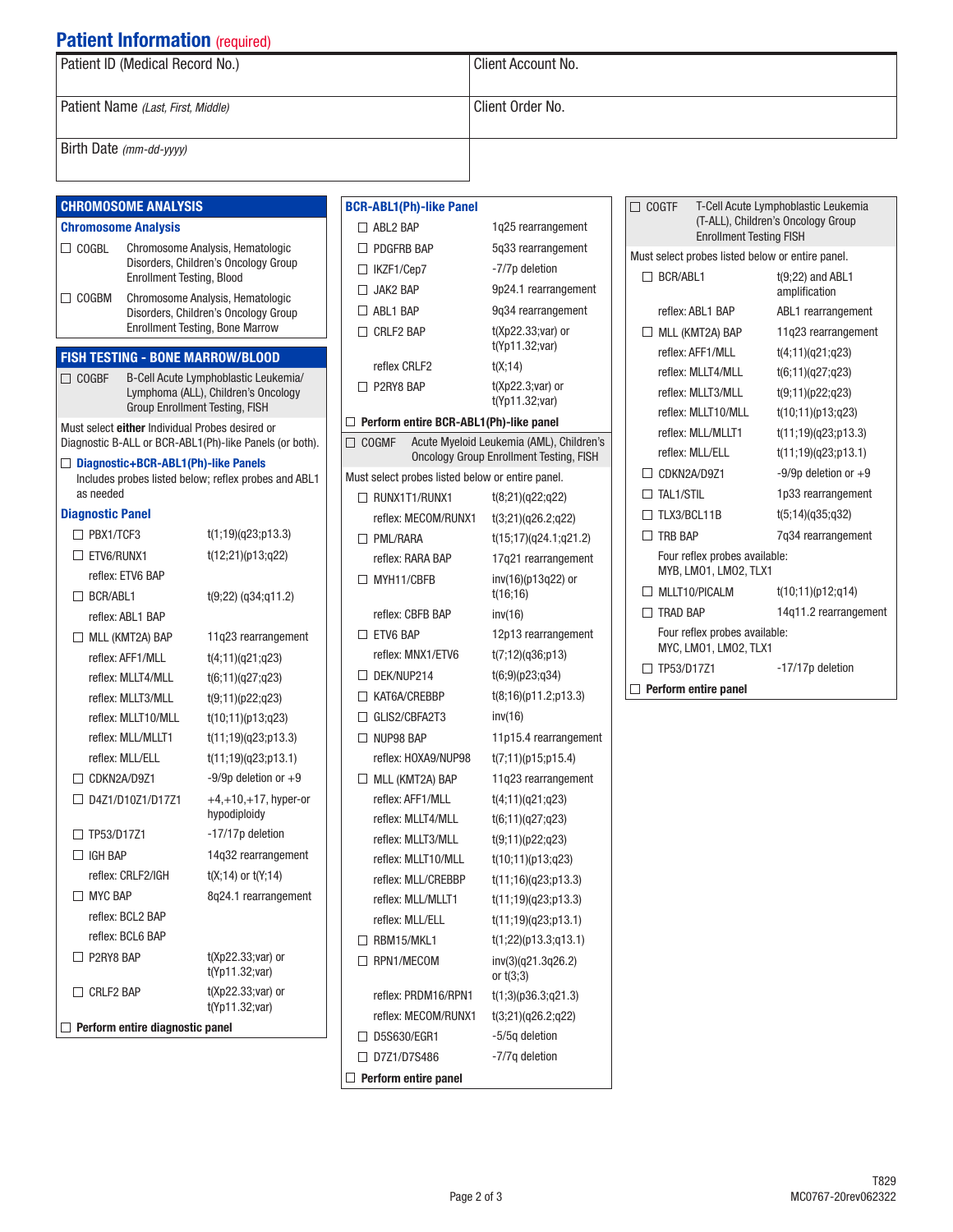# **Patient Information** (required)

| Patient ID (Medical Record No.)    | Client Account No. |  |
|------------------------------------|--------------------|--|
| Patient Name (Last, First, Middle) | Client Order No.   |  |
| Birth Date (mm-dd-yyyy)            |                    |  |

|                 |                                                  | <b>FISH TESTING - TISSUE (PARAFFIN-EMBEDDED)</b> | <b>SPE</b> |
|-----------------|--------------------------------------------------|--------------------------------------------------|------------|
| $\Box$ BLBLF    |                                                  | B-Cell Lymphoblastic Leukemia/                   | Chro       |
|                 | Lymphoma, FISH, Tissue                           |                                                  | $\Box$ C   |
|                 | Must select probes listed below or entire panel. |                                                  |            |
|                 | $\Box$ CDKN2A/D9Z1                               | $+9/9p-$                                         | Πc         |
|                 | $\Box$ BCR/ABL1                                  | t(9;22)                                          | ПC         |
|                 | $\Box$ MLL (KMT2A) BAP                           | 11q23 rearrangement                              |            |
|                 | reflex: AFF1/MLL                                 | t(4;11)(q21;q23)                                 |            |
|                 | reflex: MLLT4/MLL                                | t(6;11)(q27;q23)                                 |            |
|                 | reflex: MLLT3/MLL                                | t(9;11)(p22;q23)                                 |            |
|                 | reflex: MLLT10/MLL                               | t(10;11)(p13;q23)                                |            |
|                 | reflex: MLL/MLLT1                                | t(11;19)(q23;p13.3)                              |            |
|                 | reflex: MLL/ELL                                  | t(11;19)(q23;p13.1)                              |            |
|                 | $\Box$ TP53/D17Z1                                | $-17/17p-$                                       |            |
|                 | $\Box$ PBX1/TCF3                                 | t(1;19)(q23;p13)                                 |            |
|                 | □ D4Z1/D10Z1/D17Z1                               | Hyperdiploidy,<br>$+4, +10, +17$                 |            |
|                 | $\Box$ ETV6/RUNX1 fusion<br>and iAMP21           | t(12;21)(p13;q22)                                |            |
|                 | $\Box$ IGH BAP                                   | 14q32 rearrangement                              |            |
|                 | $\Box$ MYC BAP                                   | 8q24.1 rearrangement                             |            |
|                 | $\Box$ ABL1 BAP                                  | 9q34 rearrangement                               |            |
|                 | $\Box$ ABL2 BAP                                  | 1g25 rearrangement                               |            |
|                 | $\Box$ PDGFRB BAP                                | 5q33 rearrangement                               |            |
|                 | $\Box$ JAK2 BAP                                  | 9p24.1 rearrangement                             |            |
|                 | $\Box$ Perform entire diagnostic panel           |                                                  |            |
| $\square$ tlblf | FISH, Tissue                                     | T-Lymphoblastic Leukemia/Lymphoma,               |            |
|                 | Must select probes listed below or entire panel. |                                                  |            |
|                 | $\Box$ BCR/ABL1                                  | $t(9;22)$ and ABL1<br>amplification              |            |
|                 | $\Box$ MLL (KMT2A) BAP                           | 11q23 rearrangement                              |            |
|                 | reflex: AFF1/MII                                 | t(4;11)(q21;q23)                                 |            |
|                 | reflex: MLLT4/MLL                                | t(6;11)(q27;q23)                                 |            |
|                 | reflex: MLLT3/MLL                                | t(9;11)(p22;q23)                                 |            |
|                 | reflex: MLLT10/MLL                               | t(10;11)(p13;q23)                                |            |
|                 | reflex: MLL/MLLT1                                | t(11;19)(q23;p13.3)                              |            |
|                 | reflex: MLL/ELL                                  | t(11;19)(q23;p13.1)                              |            |
|                 | $\Box$ CDKN2A/D9Z1                               | $-9/9p$ deletion or $+9$                         |            |
|                 | $\Box$ TAL1/STIL                                 | 1p33 rearrangement                               |            |
|                 | $\Box$ TLX3/BCL11B                               | t(5;14)(q35;q32)                                 |            |
|                 | $\Box$ TRB BAP                                   | 7q34 rearrangement                               |            |
|                 | reflex: TLX1/TRAD                                |                                                  |            |
|                 | $\Box$ MLLT10/PICALM                             | t(10;11)(p12;q14)                                |            |
|                 | $\Box$ TRAD BAP                                  | 14q11.2 rearrangement                            |            |
|                 | reflex: TLX1/TRAD                                |                                                  |            |
|                 | $\Box$ TP53/D17Z1                                | -17/17p deletion                                 |            |
|                 | $\Box$ Perform entire panel                      |                                                  |            |

#### CIALIZED TESTING **Omosomal Microarray**

| ] CMAH | Chromosomal Microarray, Hematologic<br><b>Disorders</b>                        |
|--------|--------------------------------------------------------------------------------|
| CMAPT  | Chromosomal Microarray, Tumor,<br>Formalin-Fixed Paraffin-Embedded             |
| I CMAT | Chromosomal Microarray, Tumor, Fresh<br>or Frozen using Affymetrix Cytoscan HD |